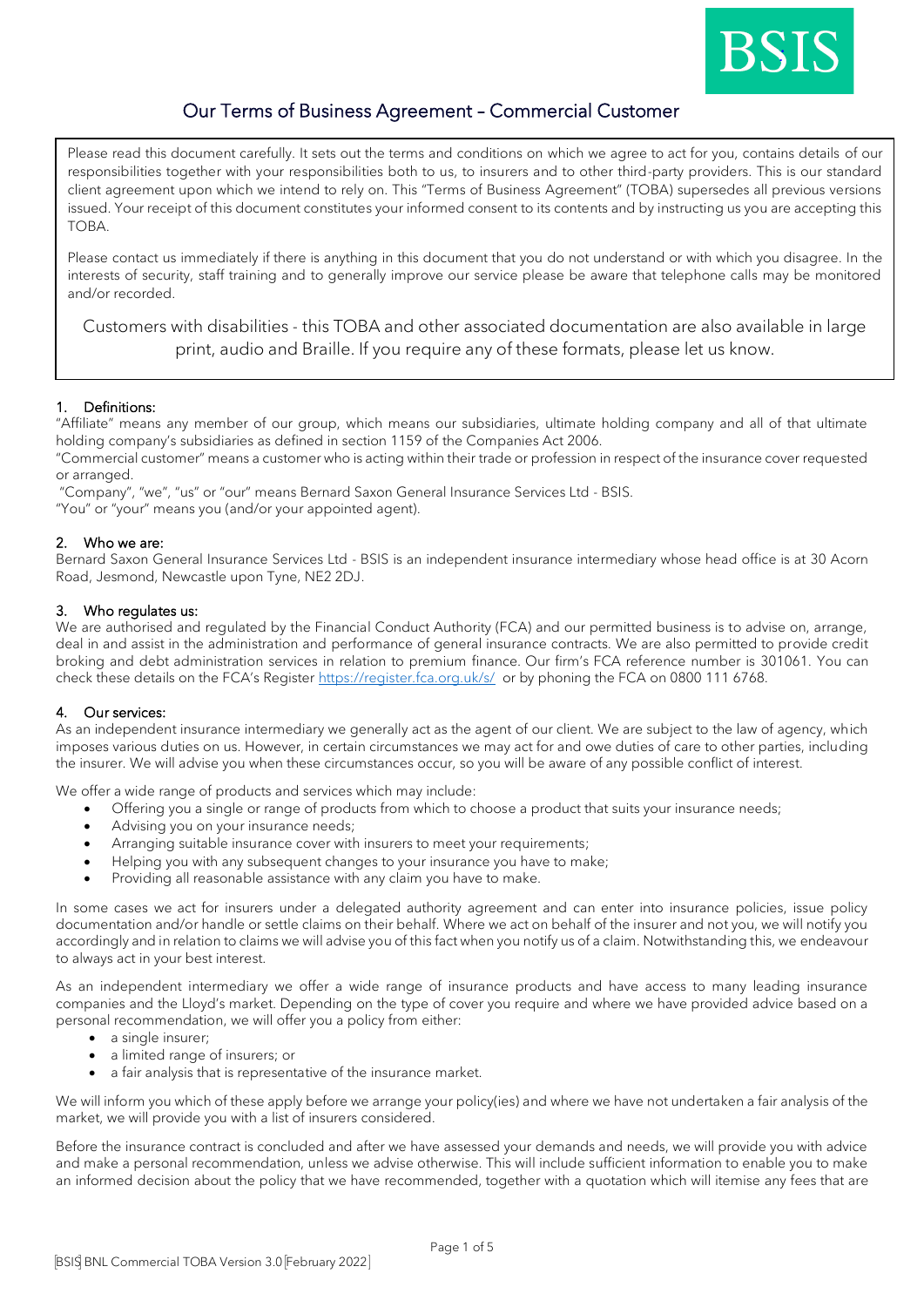

payable in addition to the premium. This documentation will also include a statement of your demands and needs. You should read this carefully as it will explain the reasons for making the recommendation we have made.

We may offer you a policy which is provided by an Affiliate in order to access specialist products and we will tell you if this is the case. We have a conflict of interest policy in place to identify and manage any conflicts that may arise in the placement of your business.

# 5. Remuneration and fees

In most cases we are paid a commission from the insurer, however in some cases we may charge you a fee instead, or a combination of both. If we charge a fee instead of commission or a fee and commission, we will confirm this to you in writing at the time of incepting or renewing your policy. Where we charge you a fee this is not liable for insurance premium tax or value added tax (insurance is a VAT exempt industry). There may be occasions when we need to charge an additional fee, for example any changes to the risk that require significant further advice, arrangement of additional cover or substantial assistance provided in any large or complex claims.

We will also charge an administration fee of £50 per policy for arranging a policy, £50 per policy for renewing a policy and £25 per mid-term adjustment made on any policy or mid-term cancellation. In addition, if you make a change or cancel your policy midterm which results in a return premium, we will retain all fees and any commission to cover our administration and advisory services. We will advise you of the amount of any charge before you become liable to paying it.

In addition to your fee and/or insurer commission some insurers may make additional payments to us reflecting the size and/or profitability of our account with them and/or in respect of work we undertake on their behalf.

You are entitled, at any time, to request information regarding any commission which we may have received when placing your insurance business.

# 6. Duty of fair representation

You must be sure that the information you have given to us to pass on to the insurers is a "fair presentation" of the risk. This means that you must have clearly disclosed every material circumstance which you, your senior management, or persons responsible for arranging your insurance knows or ought to know following a reasonable search. A material circumstance is one which may influence an insurers' judgement over whether to take the risk, and if so on what terms. If you are in doubt as to whether a circumstance is material then you should disclose it.

Furthermore, you must inform us if any of the information provided to us has changed. If it has, then you must tell us about the changes before we arrange cover. Your duty to notify material changes in the risk applies when you purchase an insurance policy, throughout the life of the policy and when you renew that policy.

Please note that failure to disclose a material circumstance may entitle an insurer to impose different terms on your cover or reduce the amount of a claim payable. In some cases your cover could be invalidated, which would mean that a claim would not be paid.

# 7. Quotations

Unless otherwise agreed any quotation given will normally remain valid for a period of 30 days from the date it is provided to you. We reserve the right to withdraw or amend a quotation in certain circumstances, for example, where the insurer has altered their premium / terms for the insurance since the quotation was given, where there has been a change in the original risk information / material circumstances disclosed or if a claim / incident has occurred since the terms were offered.

# 8. Renewals

You will be provided with renewal terms in good time before expiry of the policy, or notified that renewal is not being invited. Unless you advise otherwise renewals are invited on the basis that there have been no changes in the risk or cover required, other than those specifically notified to us or your insurers (see section on "Duty of fair presentation").

It is very important that you check the information provided at renewal to confirm it remains accurate and complete. If any of the information is incorrect or if your circumstances have changed you should contact us immediately so we can update your details.

# 9. Mid-term transferred business

When we are appointed to service insurance policies other than at their inception or renewal and which were originally arranged via another party, we shall not be liable during the current insurance period for any loss arising from any errors or omissions or gaps in your insurance cover or advice not supplied by us. Should you have any concerns in respect of a policy, which has been transferred to us, or if you require an immediate review of your insurance arrangements, you must notify us immediately. Otherwise we shall review your insurance arrangements and advise accordingly as each policy falls due for renewal.

# 10. Claims

You must notify any claim or circumstance that may or could give rise to a claim under your policy in accordance with the conditions of your policy. Failure to notify insurers promptly may entitle them to deny your claim. You should not admit liability or agree to any course of action, other than emergency measures carried out to minimise the loss, or in the interest of health and safety, until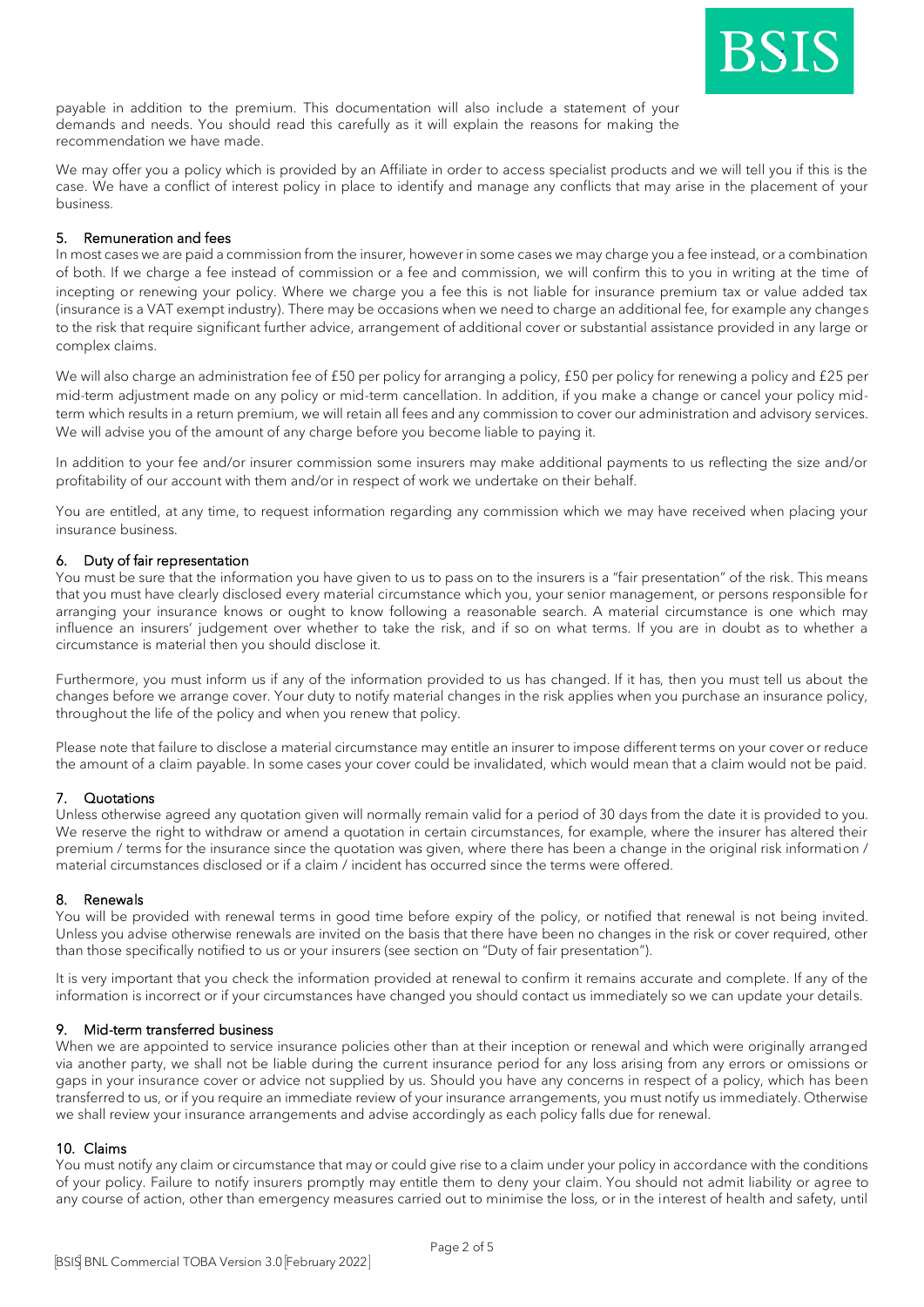

you have obtained agreement from your insurer. When you notify us of a claim you should provide us with details of all material facts concerning the claim.

Your policy documentation will describe in detail the procedures and conditions in connection with making a claim. Where appropriate, and as set out in your policy document, we will provide you with assistance in submitting a claim and in seeking to obtain reimbursement for you. We will transmit claims payments to you as soon as possible after they have been received on your behalf. However, in the event that an insurer becomes insolvent or delays making settlement of a claim, we do not accept liability for any unpaid amounts. Where we act for the insurer in relation to a claim we will advise you of this when you notify us of the claim.

# 11. Cancellation clause

Your insurance contract may include a cancellation clause giving you the right to cancel your policy. If you decide to cancel your policy in accordance with any timeframes stipulated in your policy, and subject to not having made or intimated a claim, you may be entitled to a refund of premium paid. Please note our commission and, where appropriate fees, are fully earned from the date the policy commences and will not be refundable. If you fail to pay your premium to us by the due date, we reserve the right to instruct insurers to cancel your policy.

# 12. Product documentation

You should review the policy documents carefully to ensure they accurately reflect the cover, conditions, limits and other terms that you require. Particular attention should be paid to policy conditions and warranties as failure to comply with these could invalidate your policy. Claims can arise, under certain types of insurance contract, long after the expiry of the policy. It is therefore important that you retain and keep safely all documents associated with your policy.

#### 13. Premium

Once your contract of insurance has been concluded, we will send you an invoice (also referred to as a debit note). You must pay the premium due in accordance with payment dates specified in the invoice. Failure to meet the payment date may lead insurers to cancel your policy. No payment shall be deemed to have been received until we have received cleared funds. Where insurers have specified that the premium must be received by a certain date, failure to comply can result in automatic termination of your insurance contract.

We shall be entitled (but not obliged) without providing notice to you to set off amounts due to us from you, against any amounts which we may receive on your behalf i.e. claims moneys, refunded premiums and other sums.

#### 14. Premium finance

In arranging premium finance, we act as a credit broker to provide you with a premium finance facility which is designed solely for the purposes of facilitating a loan for repayment of insurance premiums. We will only provide you with information about this payment option on a non-advised basis from which you will need to make your own decision as to the suitability of this facility and whether you wish to proceed. Where we arrange premium finance on your behalf we are remunerated for our assistance in putting this financing in place. We can provide details of our remuneration on request.

When arranging premium finance your premium finance provider may undertake an enquiry with credit reference agencies who will add details of the search and the application to their record about you, whether or not the application proceeds. Further details will be provided when an application for finance is made. Insurers own credit facilities may also be available if appropriate.

Where you pay your premium by instalments and use a premium finance provider, if any direct debit or other payment due in respect of the credit agreement you enter into to pay insurance premiums is not met when presented for payment or if you end the credit agreement we will be informed of such events by your premium finance provider. If you do not make other arrangements with us or your premium finance provider to pay the insurance premiums you acknowledge and agree that we may, at any time after being so informed, instruct on your behalf the relevant insurer to cancel the insurance (or, if this occurs shortly after the start or renewal of the insurance, to notify the insurer that the policy has not been taken up) and to collect any refund of premiums which may be made by the insurer. If any money is owed to a premium finance provider under your credit agreement or if they have debited us with the amount outstanding we will use any refund received to offset our costs and you will be responsible for paying any remaining time on risk charge and putting in place any alternative insurance and / or payment agreements you need. You also agree that we may hold to the order of the premium finance provider any claims monies due to you in the event that you are in default of your credit agreement.

# 15. Client money

All client money is handled by our Affiliate, The Broker Network Limited (BNL). Client money is money that BNL receive and hold on behalf of our clients during the course of our dealings such as premium payments, premium refunds and claim payments. This money will be held by BNL either as agent of the insurer or agent of the client, determined by the agreement we and BNL have in place with each insurer. Where money is held as agent of the insurer, this means that when we have received your cleared premium, it is deemed to have been paid to the insurer. BNL pay us commission upon receipt of your cleared premium which may be prior to payment of the premium to the insurer.

The FCA requires all client monies, including yours, to be held in a trust account, the purpose of which is to protect you in the event of our financial failure since, in such circumstances; our general creditors would not be able to make claims on client money as it will not form part of our assets. BNL hold all client monies with one or more approved banks, as defined by the FCA, in a Non-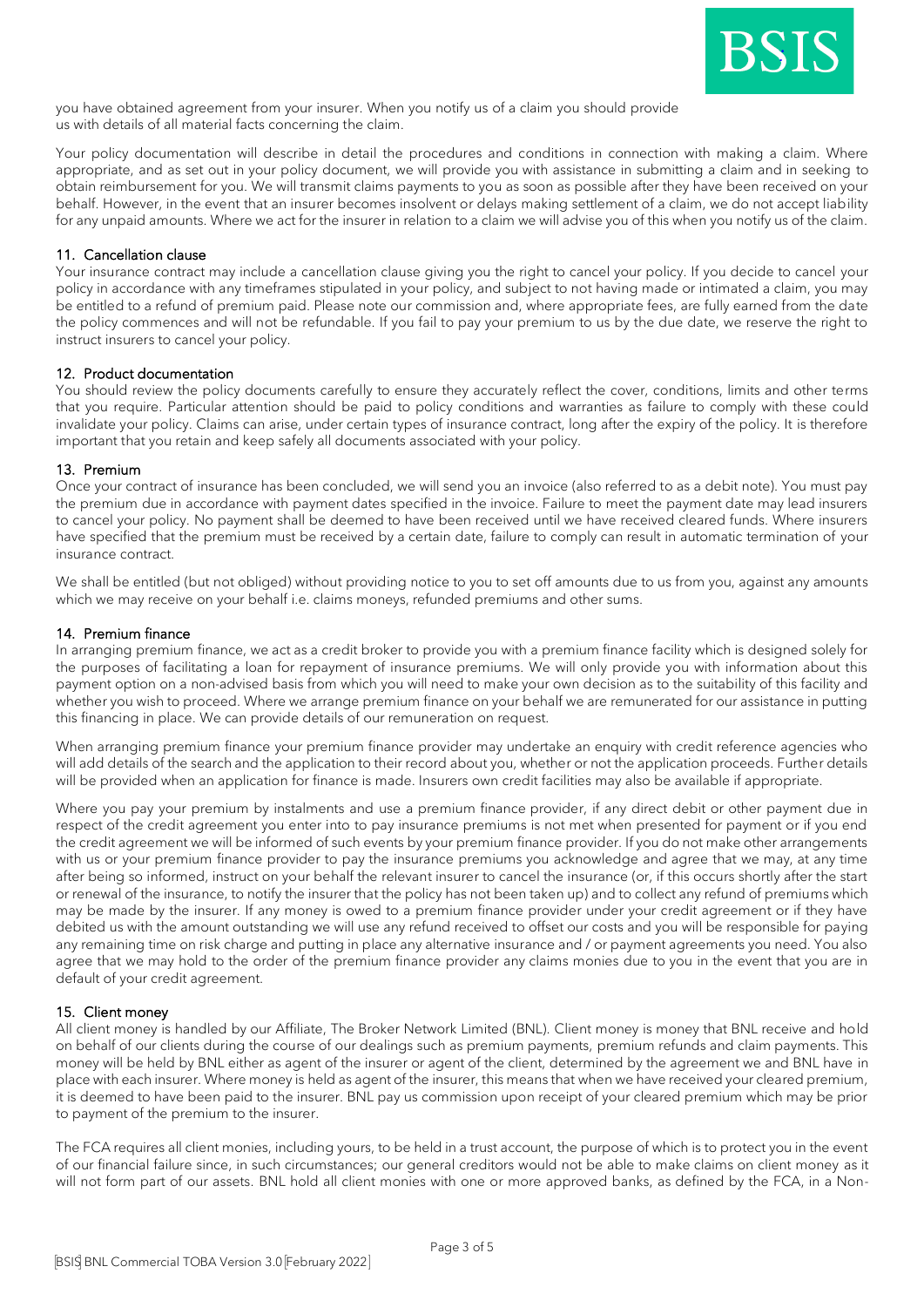

Statutory Trust bank account in accordance with the FCA client money rules. Under these arrangements, BNL assume responsibility for such monies and are permitted to, and may:

- Use such monies received on behalf of one customer to pay another customer's premium, before the premium is received from that other customer.
- For the purpose of effecting a transaction on your behalf, pass your money to another intermediary, including those resident outside the UK who would therefore be subject to different legal and regulatory regimes. In the event of a failure of the intermediary, this money may be treated in a different manner from that which would apply if the money were held by an intermediary in the UK. Please inform us if you do not agree to this.
- Retain for their own use, any interest earned on client money.

Unless we receive your written instruction to the contrary, BNL shall treat receipt of payment from you and of any claim payment and/or refund of premium which fall due to you, as being with your informed consent to the payment of those moneys into a BNL Non Statutory Trust bank account.

Without affecting our fiduciary duty to you BNL are entitled to transfer client monies to an identical bank account held in the name of any Affiliate for so long as such company remains an Affiliate.

# 16. Insurer security

Whilst we make every effort to place your insurances with insurers that are financially sound we do not guarantee or otherwise warrant the solvency of any insurer we place your insurances with. If you have any concerns regarding any insurer chosen to meet your insurance requirements you should inform us as soon as possible and we will discuss them with you. A liability for the premium, whether in full or pro rata, may arise under policies where a participating insurer becomes insolvent.

# 17. Termination of this TOBA

You or we may terminate our authority to act on your behalf by providing at least 14 days' notice in writing (or such other period we agree). Termination is without prejudice to any transactions already initiated by you, which will be completed according to this TOBA unless we agree otherwise in writing. You will remain liable to pay for any transactions or adjustments effective prior to termination and we shall be entitled to retain any and all commission and/or fees payable in relation to insurance cover placed by us prior to the date of written termination of our authority to act on your behalf.

# 18. Complaints

In the event that you are unhappy with the service we have provided to you and you wish to make a complaint, please contact us in writing at: Jon Gray, BSIS, 30 Acorn Road, Jesmond, Newcastle upon Tyne, NE2 2DJ or by telephone at: 0191 281 9292 or email at[: jon@bsis.co.uk.](mailto:jon@bsis.co.uk) Should you remain dissatisfied with our handling of your complaint, or its outcome, you may be eligible to take your complaint direct to the Financial Ombudsman Service who can be contacted on 0800 023 4567 (website: [www.financial](http://www.financial-ombudsman.org.uk/)[ombudsman.org.uk\)](http://www.financial-ombudsman.org.uk/).

#### 19. Compensation

We are covered by the Financial Services Compensation Scheme ("FSCS"), which deals with claims against FCA regulated firms that are insolvent or are no longer trading. You may be entitled, therefore, to compensation from the FSCS if we are unable to pay a valid claim made against us. This depends on the type of service we have provided you with, the type of insurance we have placed on your behalf and the circumstances of the claim. Full details and further information on the scheme are available from the FSCS (website: [www.fscs.org.uk\)](http://www.fscs.org.uk/).

#### 20. Confidentiality

Information provided by you may be held, processed, disclosed and used by ourselves, our professional advisers and any associated companies in servicing our relationship with you. Unless you notify us otherwise, you agree to the storage, use and disclosure of such information. All the activities that we undertake on your behalf, as described in this agreement, are provided for your exclusive use. All recommendations, proposals, reports and other information supplied to you in connection with these services are for your sole use and you agree not to make this information available to any third party without our express written permission. We reserve the right to take action to protect proprietary information.

#### 21. General Data Protection Regulations

We will process your data responsibly, fairly and in strict accordance with the General Data Protection Regulations (GDPR) effective May 2018. These regulations replace the Data Protection Act 1998 ("DPA") and require wider disclosure of compliance than the previous DPA, including (but not limited to):

- Our lawful purpose of processing;
- The information we collect, and how we use and share that information;
- How long we keep information, including the purposes (e.g. administer your policy);
- The technical and organisational measures we have in place to safeguard your information;
- Your rights as an individual data subject; and
- Our approach to marketing

As with many organisations, and to ensure clients can easily access details on the areas listed above, we have developed a separate Privacy Notice. This can be found on our website at [www.bsis.co.uk/privacy](http://www.bsis.co.uk/privacy) alternatively you can obtain a copy by writing to us.